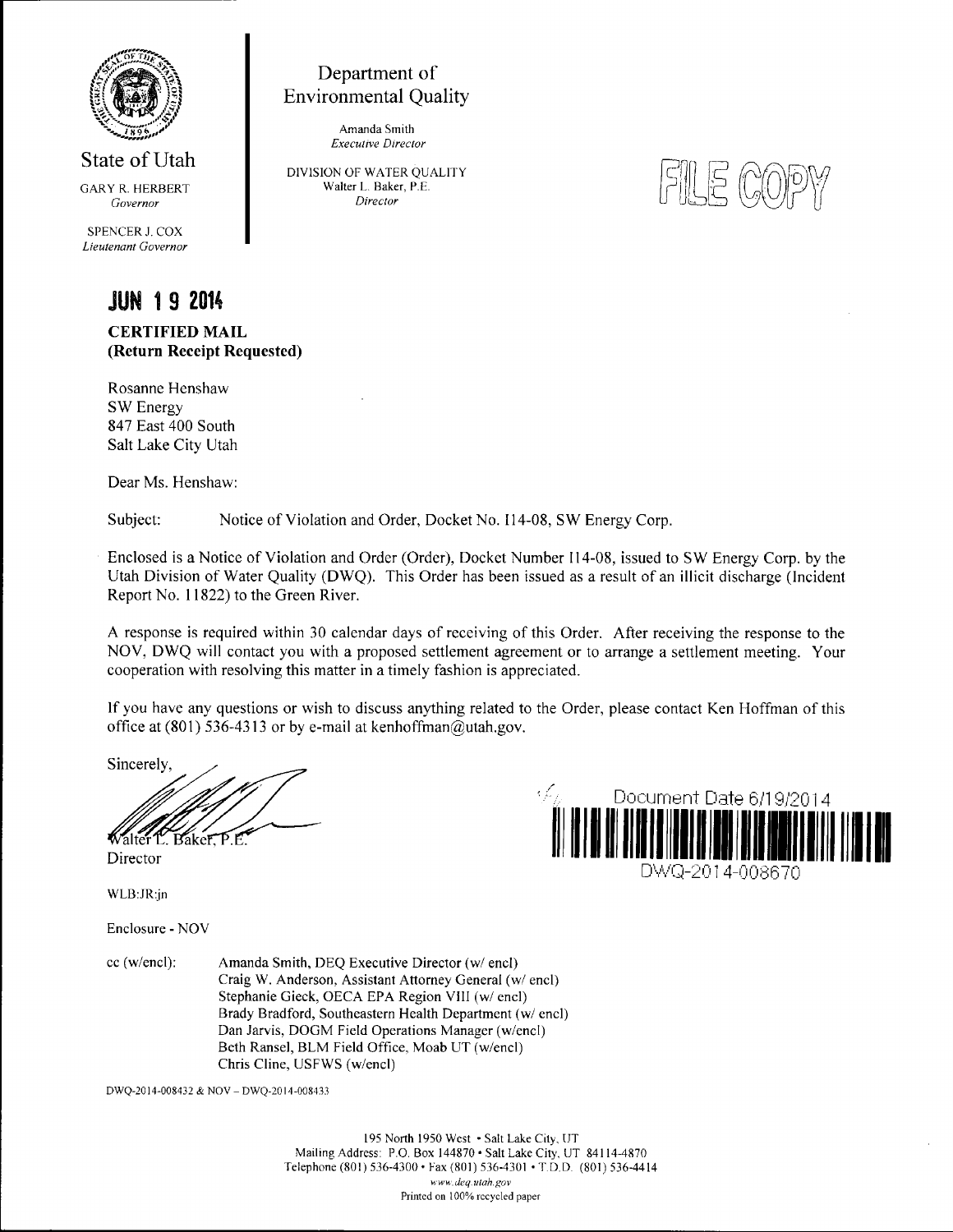

**SW ENERGY CORP. Government Smoot No. 3 Well 38<sup>0</sup> 48'36.31"N, 110° 3'42.16"W IN GRAND COUNTY, UT** 

## **NOTICE OF VIOLATION AND ORDER**

**DOCKET NO. 114-08** 

# **A. STATUTORY AUTHORITY**

This NOTICE OF VIOLATION and COMPLIANCE ORDER (NOV/CO) is issued by the Director of the Utah Division of Water Quality (DIRECTOR) under the Utah Water Quality Act, as amended, Utah Code Ann. §§ 19-5-101 et seq. (the ACT), including Utah Code Annot. §§ sections 19-5-106, 19-5-111 and 19-5-115. This NOV/CO is also issued in accordance with the Utah Administrative Procedures Act, Utah Code Ann. §§ 63G-4-101 et seq. The **DIRECTOR** has authority to issue such NOTICES AND ORDERS in accordance with 19-5-106(2)(d) of the Utah Code.

## **B. APPLICABLE STATUTORY AND REGULATORY PROVISIONS**

- 1. It is unlawful for any person to discharge a pollutant into waters of the state, unless the discharge is authorized by permit. Utah Code Ann.  $\S$  19-5-107(1)(a). Waters of the State means "all streams, lakes, ponds, marshes, watercourses, waterways, wells, springs, irrigation systems, drainage systems, and all other bodies or accumulations of water, surface and underground, natural or artificial, public or private, which are contained within, flow through, or border upon this state or any portion of the state." Utah Code Ann. § 19-5-102(23)(a). See also an identical definition at Utah Admin. Code§R317-l-1.31.
- 2. It is unlawful for any person to make any discharge not authorized under an existing valid discharge permit. Utah Code Ann. § 19-5-107(3)(a).
- 3. Utah Admin. Code § R317-2-7.1 prohibits any person from discharging, or placing any wastes or other substances, in a manner that may interfere with water's designated uses, or to cause any of the applicable standards to be violated.
- 4. Utah Admin. Code § R317-2-7.2 prohibits any person from discharging, or placing any wastes or other substances, in a such a way as will be or may become offensive such as unnatural deposits, floating debris, oil, scum or other nuisances such as color, odor or taste.
- 5. UAC R317-2-13. Classification of Waters of the State Classifies the Green River as IC, 2A, 3B, and 4.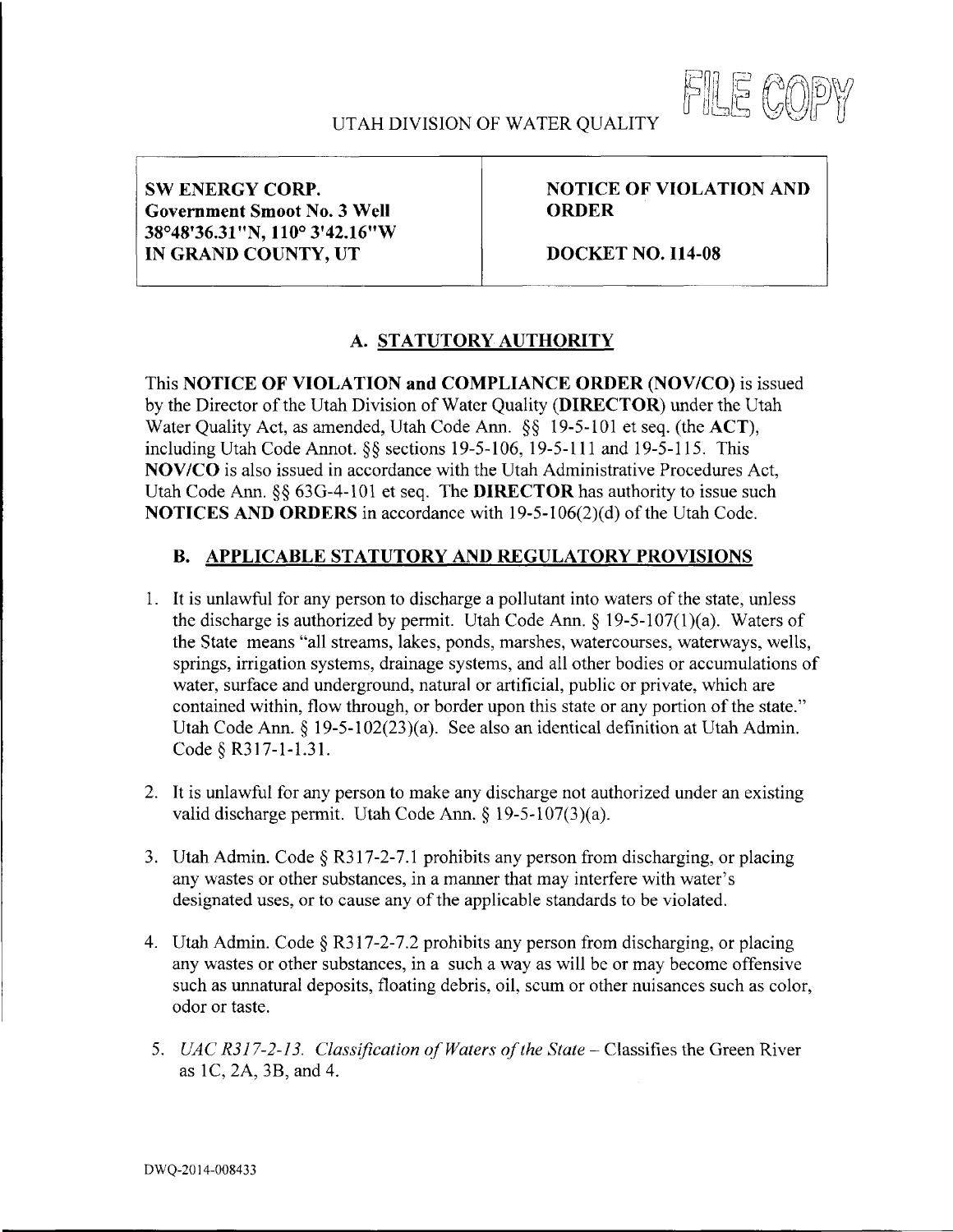6. UAC  $R317-2-14$ . Numeric Criteria – Lists numeric criteria for Waters of the State.

### **C. FINDINGS OF FACT**

- 1. SW Energy Cooperation (SW Energy) is a natural gas and crude oil exploration, development, and production company. SW Energy operates an oil well named Government Smoot No. 3 located at  $38^{\circ}48'36.31''N$ ,  $110^{\circ}$ 3'42.16"W in Grand County, UT.
- 2. SW Energy personnel reported to the Utah Division of Oil, Gas, and Mining the subject well was intact on May 20, 2014 at 5:00 pm.
- 3. On May 21, 2014 at 8:00 am, SW Energy personnel discovered an oil well discharging at approximately 80-100 barrels per hour of liquid primarily comprised of brine water from an open buried valve. The discharge reported to a drainage tributary to the Green River (Incident Report No. 11822). The discharged liquid did not reach the Green River on May 21 but formed small pools within the drainage.
- 4. By 5:00 pm on May 21, 2014, SW Energy had established two containment ponds to collect the continued discharge of liquids from the well.
- 5. On May 21, 2014, SW Energy mobilized crews to plug the well. The first attempt to plug the well failed on May 21. The well was successfully sealed by 3:00 pm on May 22, 2014.
- 6. During the night of May 23, 2014, a storm event occurred in the area of the well. The storm event caused the liquids pooled in the drainage to mobilize and discharge to the Green River.
- 7. On the morning of May 24, 2014, a citizen observed an oil sheen on the Green River at the Bowknot Bend.

#### **D. VIOLATIONS**

Based on the foregoing Findings of Fact, SW ENERGY has violated the following:

- 1. It is unlawful for any person to discharge a pollutant into waters of the state, unless the discharge is authorized by permit. Utah code Ann. § 19-5-  $107(1)(a)$ .
- 2. It is unlawful for any person to make any discharge not authorized under an existing valid discharge permit. Utah Code Ann. § 19-5-107(3)(a).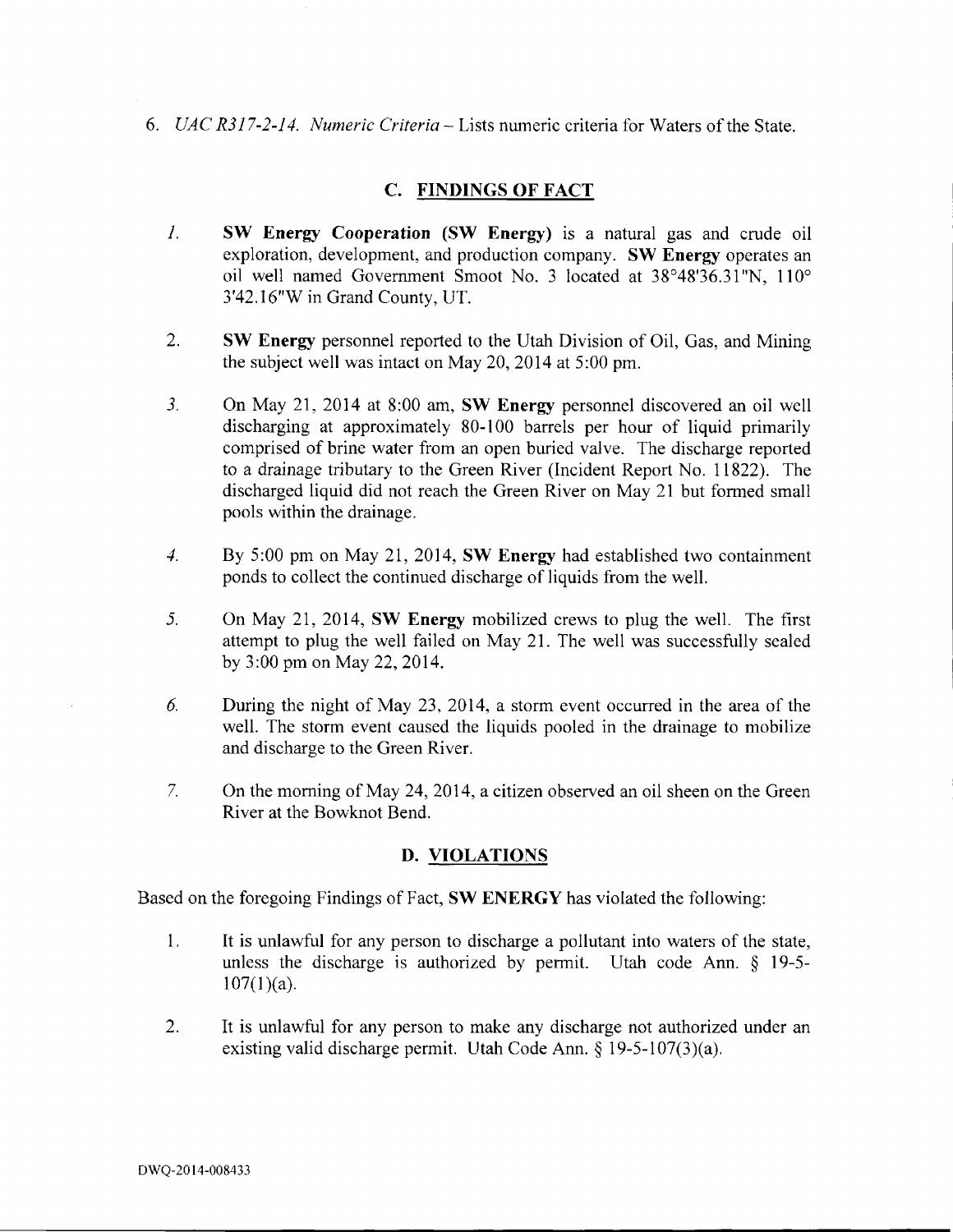- 3. UAC R317-2-7.1 for discharging substances that may interfere with water's designated uses, or to cause any of the applicable standards to be violated.
- 4. UAC R317-2-7.2 for discharging substances that may cause the narrative standard to be violated.

#### **E. ORDER**

**Based on the foregoing FINDINGS OF FACT and VIOLATIONS and pursuant to Utah Code Ann. § 19-5-107 and 19-5-111, SW ENERGY is HEREBY ORDERED to:** 

- 1. Immediately initiate all actions required to come into compliance with all applicable provisions of the Utah Water Quality Act and the Water Quality rules in the Utah Administrative Code (R-317).
- 2. Immediately cease and desist all unpermitted discharges.
- 3. Submit to the Director, within 60 days of receipt of this NOV/CO, an "Incident Response and Clean-Up Action Report" which includes, but is not limited to the following:
	- a. A detailed description of the initial release incident and SW Energy's response;
	- b. An estimate of the quantity of oil released and supporting calculations;
	- c. A description of the impact from the release to soils, groundwater, vegetation and biota;
	- d. A detailed explanation of the cause(s) of the release and what measures are being taken to prevent this type of release in the future;
	- e. A description of all clean-up actions taken to address the spill and associated impacts;
	- f. Site plans and maps of the area affected by the release including all soil boring and sampling locations;
	- g. Laboratory results for all soil sampling including post excavation confirmation soil samples;
	- h. Site plans and maps of the area affected by the release including all surface water and ground water locations;
	- i. Laboratory results for all surface water and ground water sampling activities;
	- j. Documentation of the proper disposal of wastes generated as a result of cleanup actions;
	- k. Any proposed on-going environmental monitoring plan for the affected area;
	- 1. All future clean up actions necessary to complete final remediation of the site along with a compliance schedule for completing each action item; and,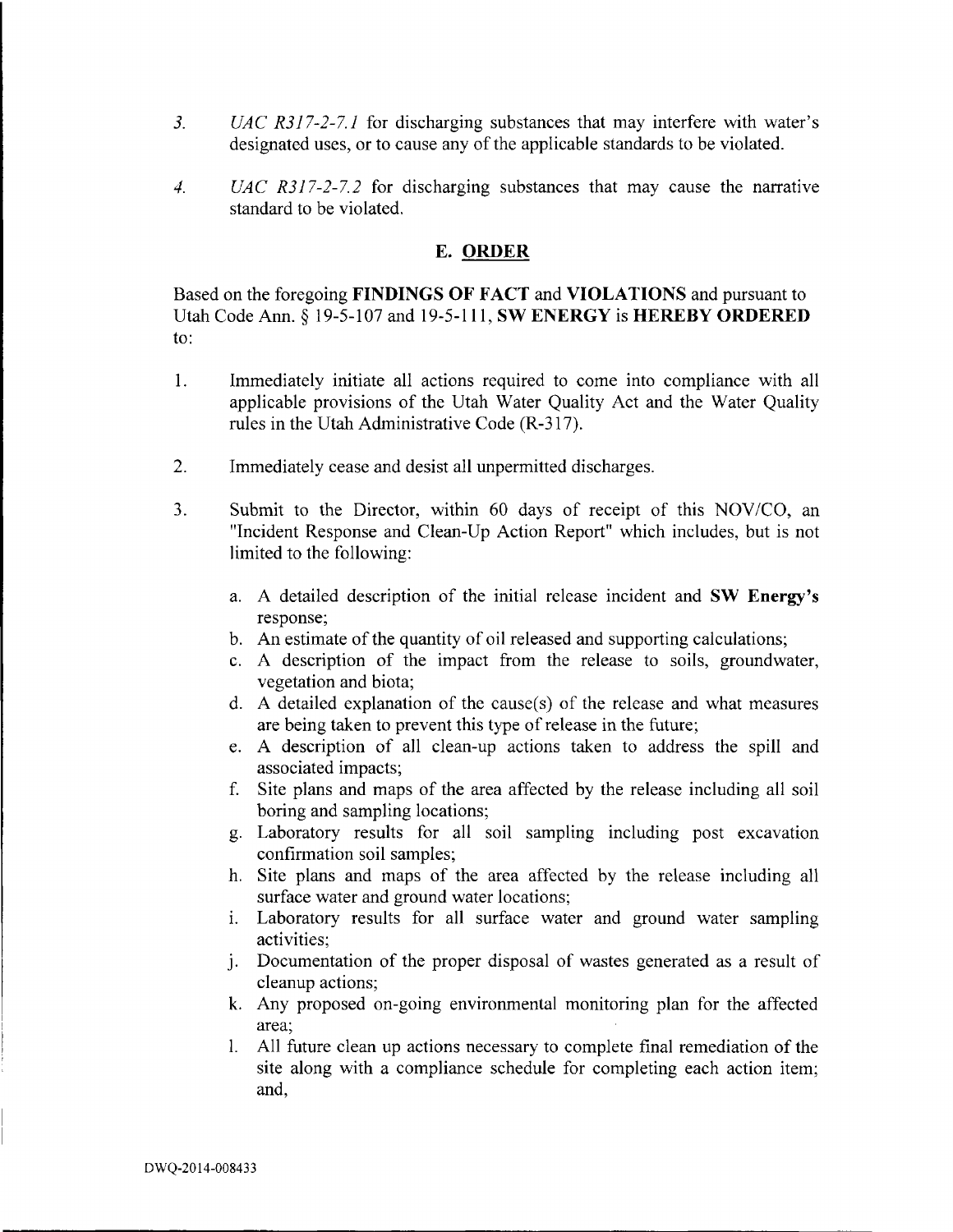- m. A description of SW Energy's future inspection and maintenance activities for oil wells, along with a schedule for those activities which will prevent future spills or releases from SW Energy oil wells.
- 4. SW Energy must submit a Final Clean-up Report to the Director for his approval within 60 days of the conclusion of clean-up of the spill site. A Final Clean-up Report for the impacted area must detail SW Energy's clean-up and remediation of the impacted area, including soils, groundwater, and any other impacts from the spill that were not previously included in the above noted "Incident Response and Clean-Up Action Report."
- 5. All letters of response, reports, plans and submittals made in accordance with this NOV/CO shall be certified by an authorized SW Energy representative as follows:

*"I certify under penalty of law that this document and all attachments were prepared under my direction or supervision in accordance with a system designed to assure that qualified personnel properly gather and evaluate the information submitted. Based on my inquiry of the person or persons who managed the system, or those persons directly responsible*  for gathering the information, the information submitted is, to the best of *my knowledge and belief true, accurate, and complete. I am aware that there are significant penalties for submitting false information, including the possibility of a fine or imprisonment for knowing violations. "* 

a.

#### **F. NOTICE**

This **NOTICE OF VIOLATION** and **COMPLIANCE ORDER (NOV/CO)** is effective immediately. SW ENERGY may contest this **NOV/CO** by submitting a request for Agency Action in writing as specified in Utah Admin. Code  $\S$  R317-8-3. Any request for Agency Action in writing as specified in Utah Admin. Code § R317-8-3. Any such request must be received by the DIRECTOR within 30 days of the NOV/CO's issuance or the NOV/CO shall become final.

Compliance with the provisions of this ORDER is mandatory. The information requested will be considered in the evaluation of the extent of your compliance with the Water Quality Act, this Order and applicable administrative rules. Failure to respond fully and truthfully or to adequately justify such failure to respond may subject SW ENERGY to further civil penalties or criminal fines under UCA 19-5-115.

Any compliance schedules submitted by the violator as required by this **Order** must be submitted by the deadlines established in this **Order** and approved by the **DIRECTOR**. Once compliance schedules are approved by the DIRECTOR, the compliance schedule must be implemented according to the deadlines and requirements established in the